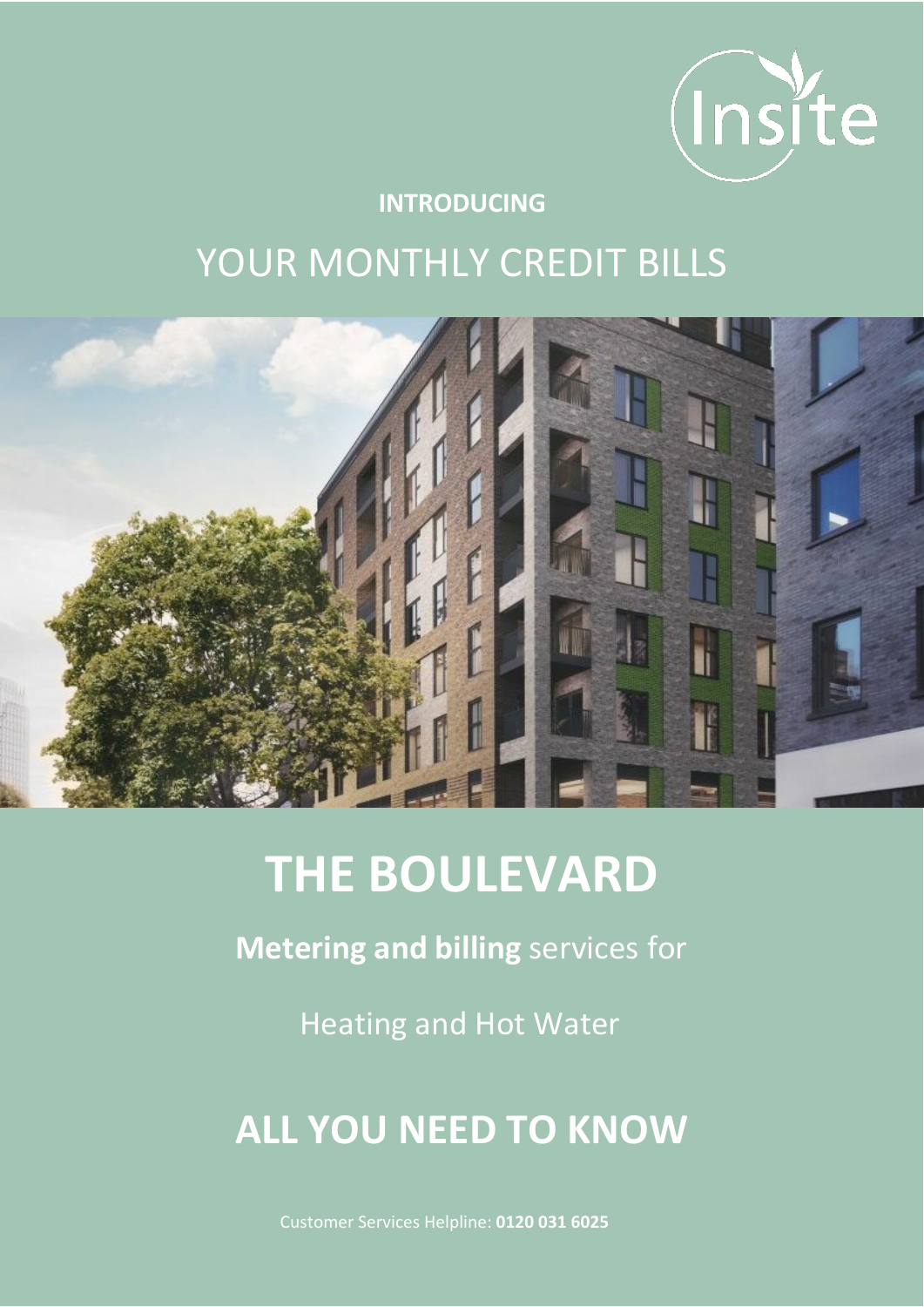# **CONTENTS**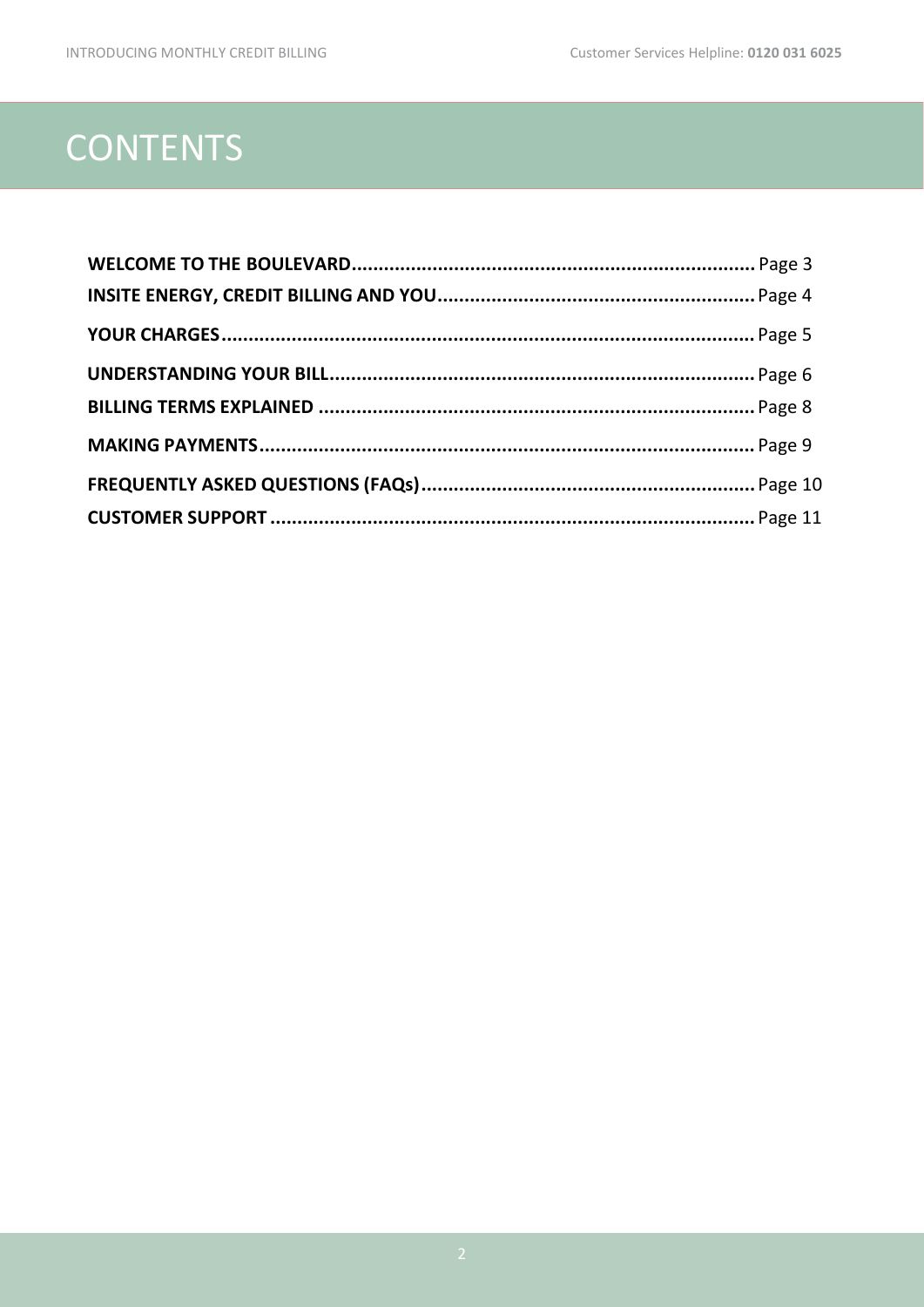### **WELCOME TO** [THE BOULEVARD](#page-2-0)

<span id="page-2-0"></span>Your new home is served by a heat network. Heat networks are an efficient, low carbon method of delivering heat to buildings. Instead of every home having individual gas boilers, there is one central plant room generating energy into heating and hot water and feeding it to all connected properties. This heat network is managed by your heat provider, Mainstay c/o Firstport Property Services Ltd.

Through a network of insulated pipes, the generated heat is delivered through a Heat Interface Unit (HIU) which is installed in each property. This method of delivery means your heating system is robust and reliable, allowing your heating and hot water to be provided on demand as and when you want it. Your HIU is also connected to room thermostats and programmers, giving you control over your energy use.



### **EXAMPLE OF A HEAT NETWORK**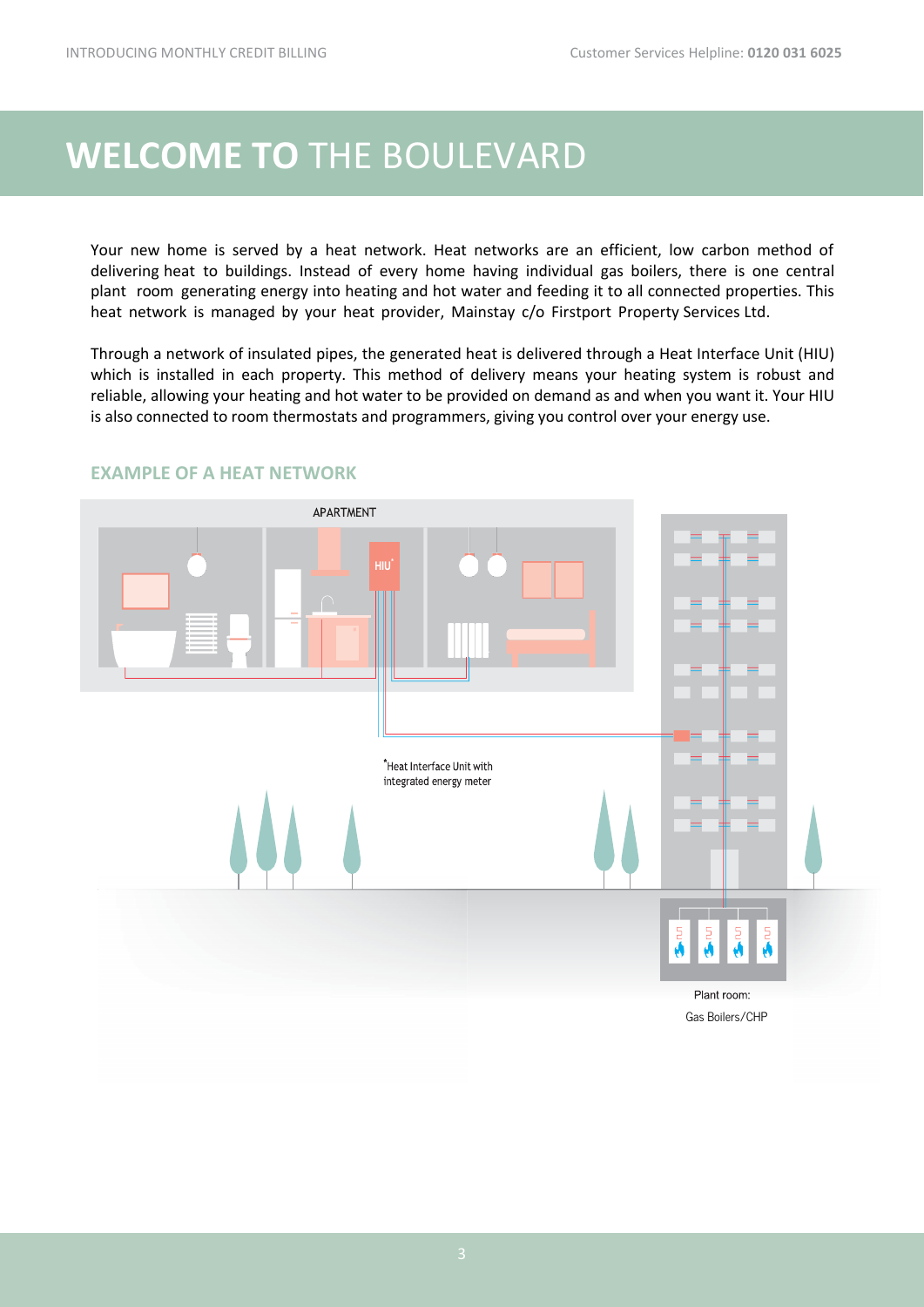### WELCOME TO THE BOULEVA RD

Your new home is served by a heat network. Heat networks are an efficient, low carbon method of delivering heat to buildings. Instead of every home having individual gas boilers, there is one central plant room generating energy into heating and hot water and feeding it to all connected properties. This heat network is managed by your heat provider, Mainstay c/o ir t ort ro ert Ser i e Ltd.

Through a network of insulated pipes, the generated heat is delivered through a Heat Interface Unit (HIU) which is installed in each property. This method of delivery means your heating system is robust and reliable, allowing your heating and hot water to be provided on demand as and when you want it. Your HIU is also connected to room thermostats and programmers, giving you control over your energy use.



### **EXAMPLE OF A HEAT NETWORK**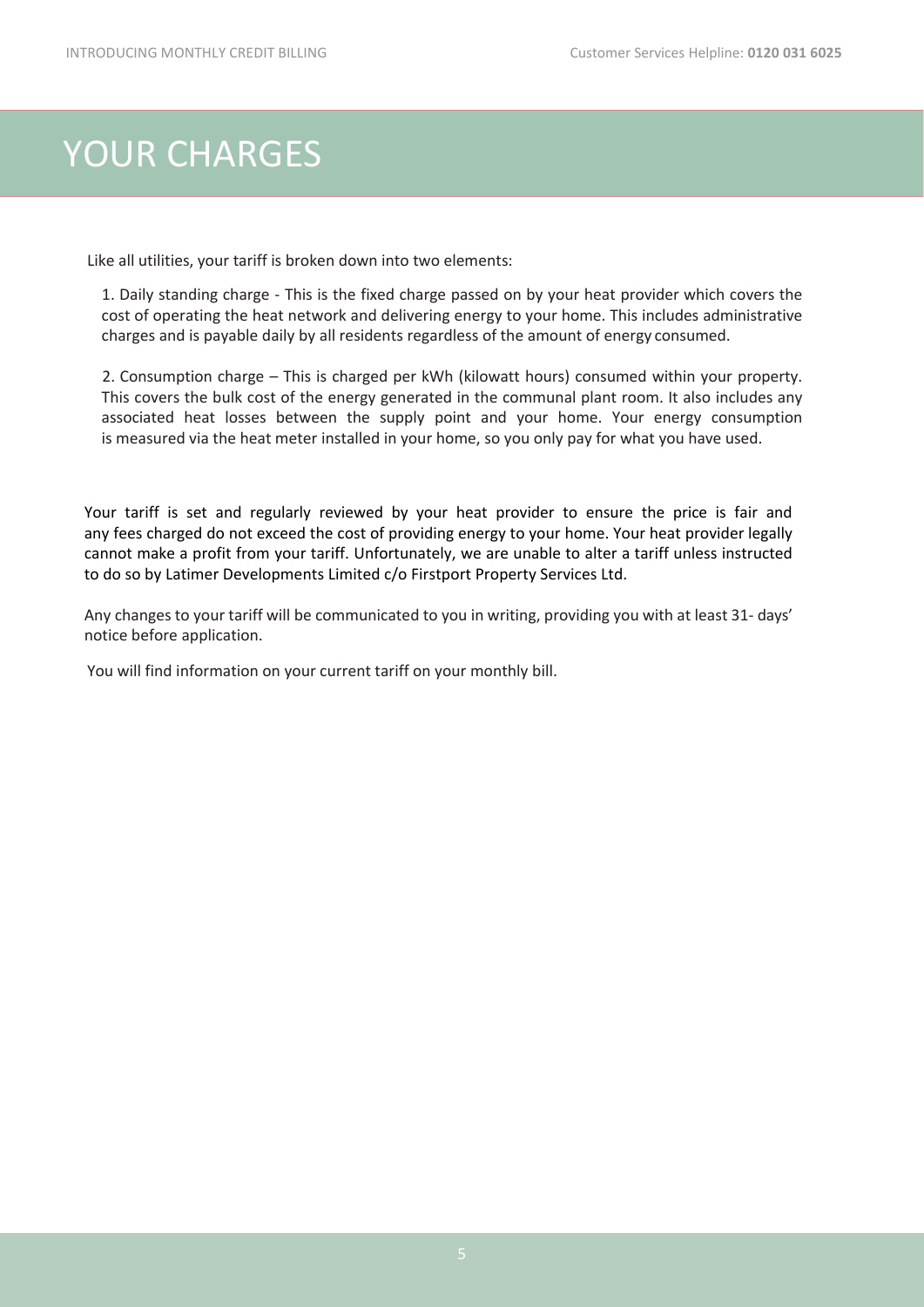## [UNDERSTANDING Y](#page-5-0)OUR BILL

<span id="page-5-0"></span>Your bill contains various information to show you what you have consumed, what your charges are, and how you can make payments.

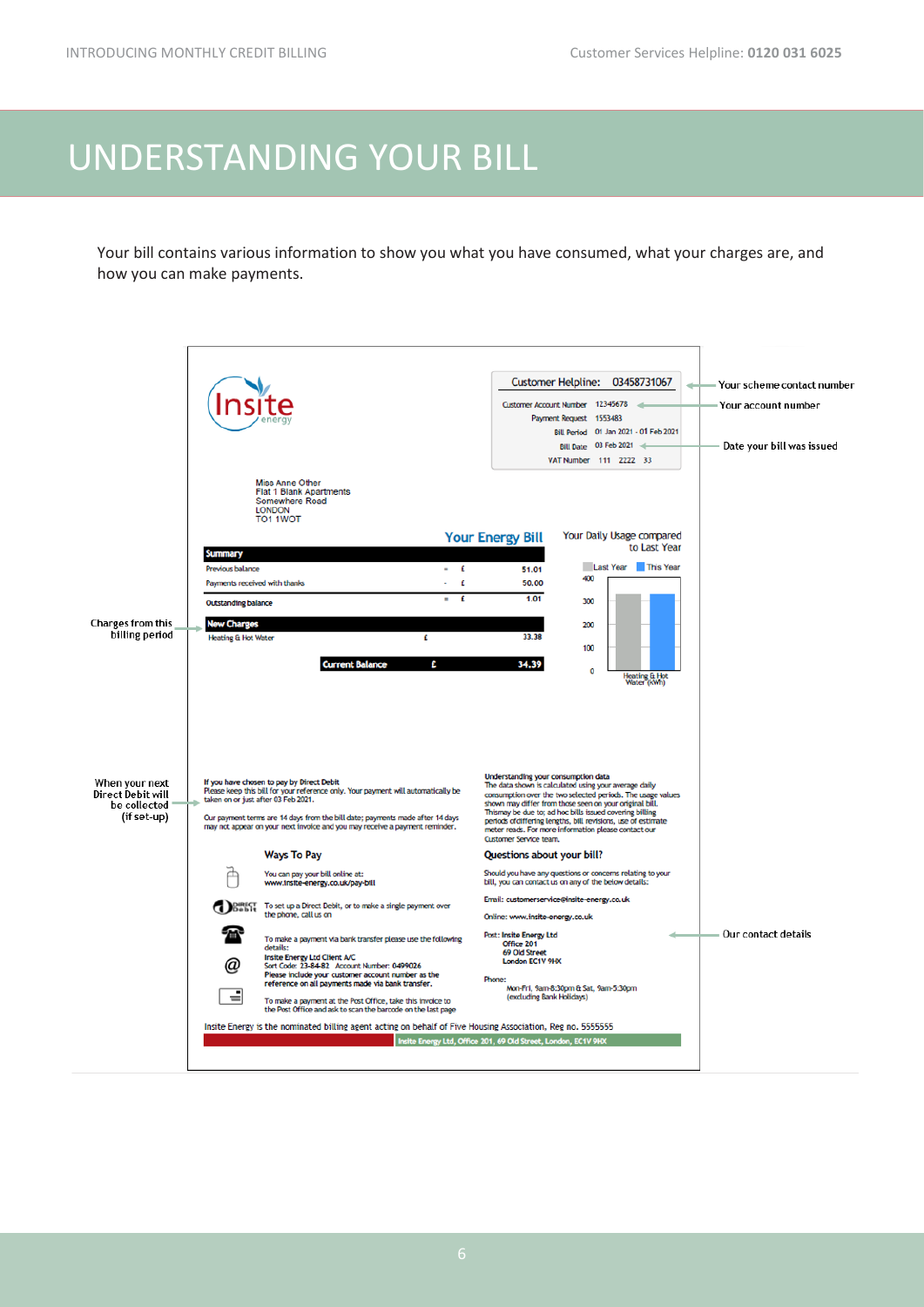# <span id="page-6-0"></span>[UNDERSTANDING Y](#page-6-0)OUR BILL

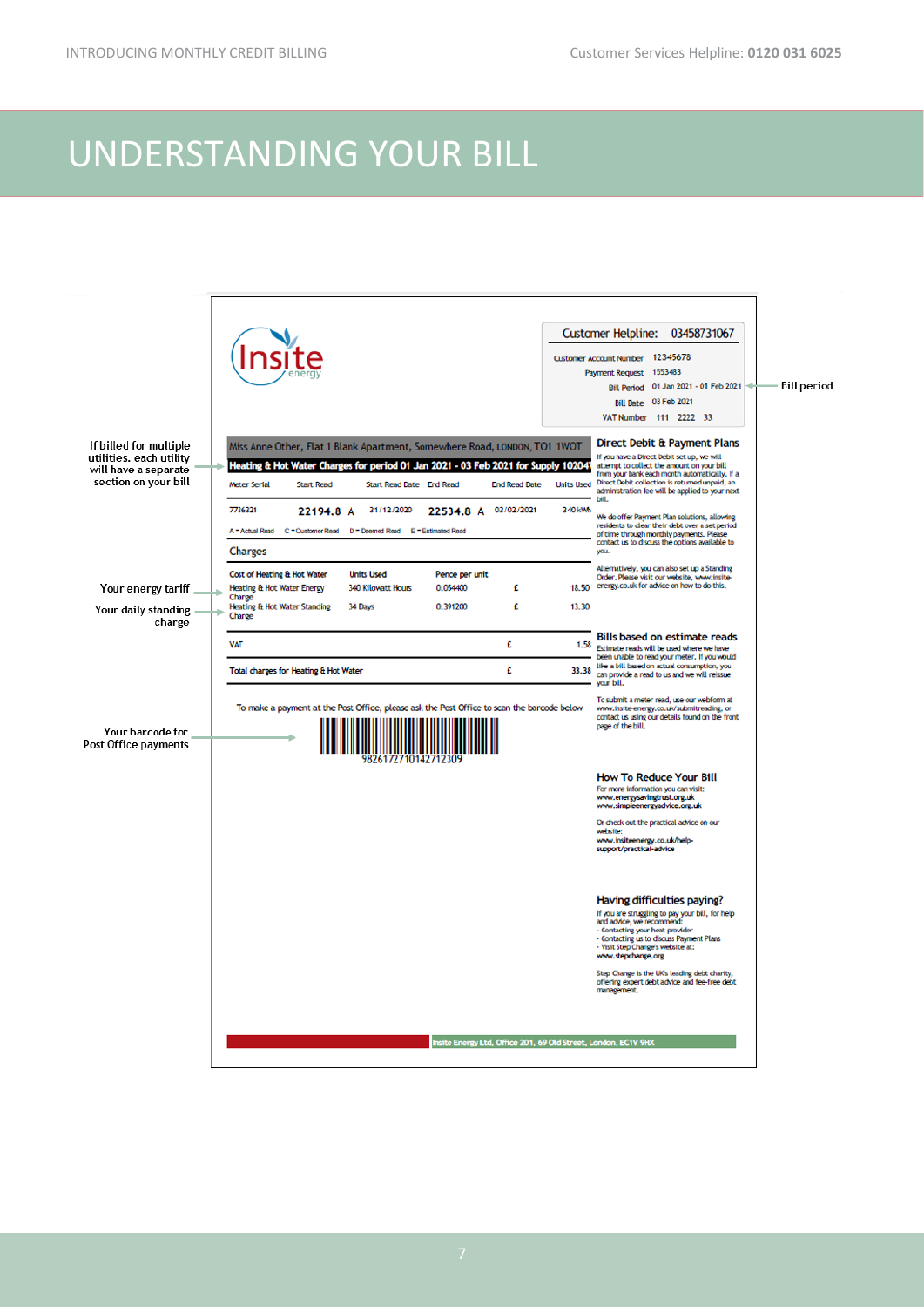# BILLING TERMS EXPLAINED

#### **Front Page**

#### **Previous Balance**

This shows you your balance that was brought forward from the previous month.

#### **Payments received with thanks**

This shows you the payments that Insite Energy received from you by the date your new bill was issued. If you made a payment after this bill was produced, it will not show as a payment received. It will however be shown on the next bill.

#### **Outstanding Balance**

This shows you what is still owed from previous bills that you have not yet paid. As this amount still needs to be paid, it is added to the total owed – shown again as 'Outstanding Balance' at the bottom of thebill.

#### **New Charges**

This section shows the charges for the month being billed. It is a summary of the charges shown on the back page of the bill.

#### **Current Balance**

This is the total amount that you must pay. It includes any balance brought forward plus the total of your new charges for the month being billed.

#### **Back Page**

#### **Your Utility Charges**

This section shows you what you have consumed per utility and the resultant costs in line with your tariffs. It shows you the period that is being billed (usually the first day of a month to the last day of a month) and your meter serial number.

Your meter read will usually be annotated with an 'A', to illustrate that it is an actual remote reading taken from your meter and is therefore an accurate record of what you have consumed. If we have had to estimate your bill, this will be denoted by an 'E'.

#### **Charges**

Your Energy Charge refers to the cost of energy used measured in kWh. Your Standing Charge is a fixed cost per day for your connection to the heat network. These are set by your heat provider.

#### **Total Charges for Heating & Hot Water**

This is the total owed by you for the period billed, including VAT. This amount is shown on the front page as 'New Charges'.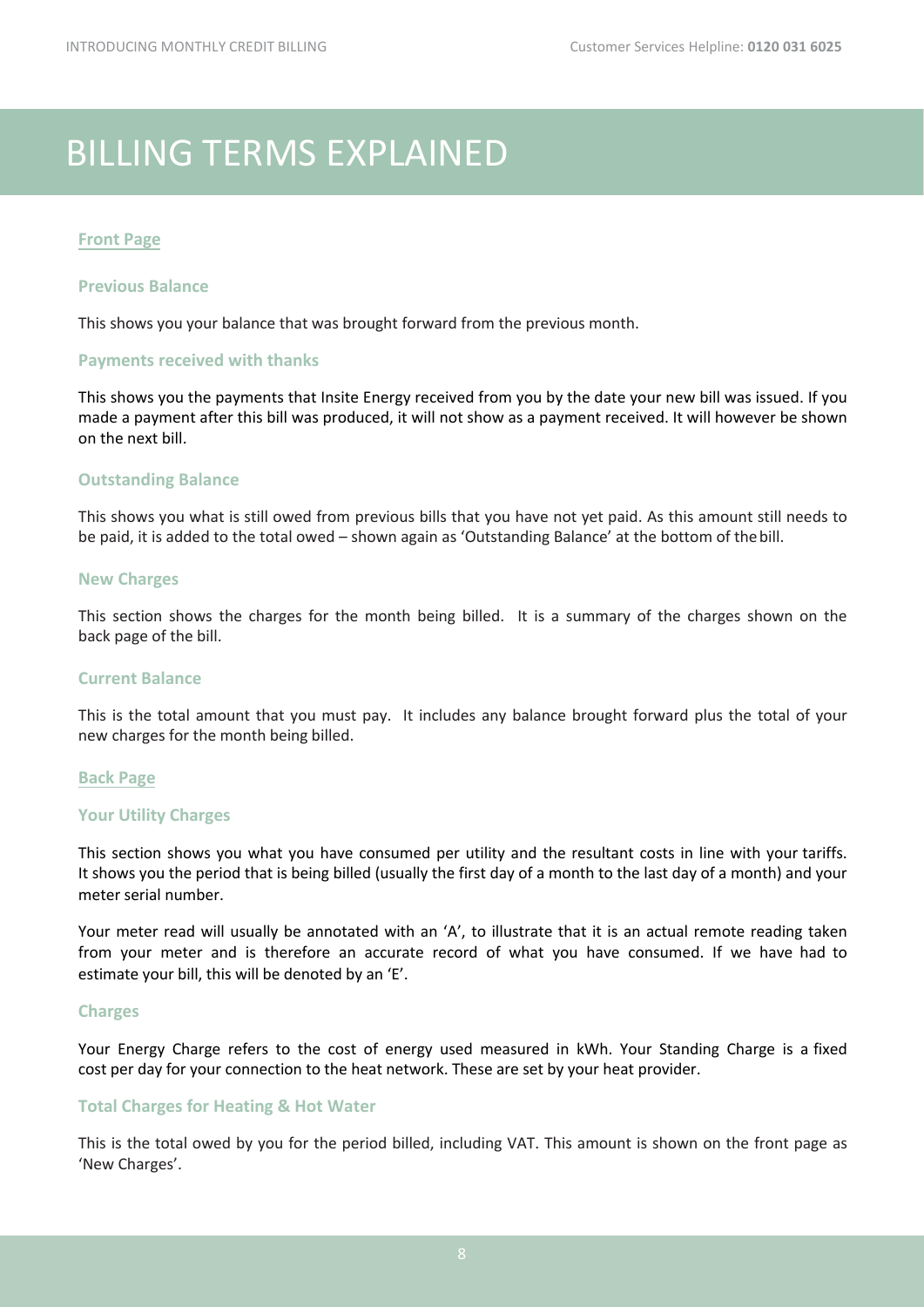# <span id="page-8-0"></span>[MAKING PAYMENTS](#page-8-0)

### **ONLINE**

You can pay online for your monthly credit bill via our secure website, by going to **www.insite-energy.co.uk/ make-payment**, and selecting 'Pay Your Bill'.

You can also set up a Direct Debit by calling us on 0120 031 6025. Please note that a Direct Debit should only be set up once you start receiving bills. The Direct Debit options available to you are:

- **Fixed** this is a fixed payment amount determined by you each month to cover your average monthly bill
- **Variable** this is a variable payment amount meaning that the exact amount charged to you each month on your bill is then collected for payment
- **Payment plan**  If you have aged debt on your account we can set you up on a payment plan direct debit which will cover your average monthly bill as well as a proportion of your debt balance, to help you gradually pay your debt off over time. A payment plan will be set up for an agreed period of time e.g. 6 months, based on how much you can afford to pay each month.

To make regular payments via Standing Order, please use the following bank details. You will need to use your 8-digit account number as the payment reference so we can correctly allocate your payment to your account. You can find these details on the back of your monthly bill:

**Bank Name:** Insite Energy Ltd Client A/C **Sort Code:** 23-84-82 **Account Number:** 0499 0266

#### **OVER THE PHONE**

You can pay your bill over the phone with one of our Customer Service Advisors, should you prefer.

### **PAYMENT AT A POST OFFICE**

Take your bill to any Post Office to make a payment on to your account. You will need to present the barcode as printed on your bill.

### **IMPORTANT**

It is important you pay your bills promptly each month. Your heat provider has instructed us to issue debt management letters if you do not pay on time. Please note, if you do not make full payments to us each month, you may be breaching your lease agreement.

If you have any problems making a payment, please get in touch with our helpdesk. You can do so during our office hours either by calling us on 0120 031 6025 or emailing us at **customerservice@insiteenergy.co.uk** 

#### **We are open:**

- 9am 8:30pm Monday to Friday
- 9am 5:30pm Saturdays
- We are closed on Sundays and Bank Holidays.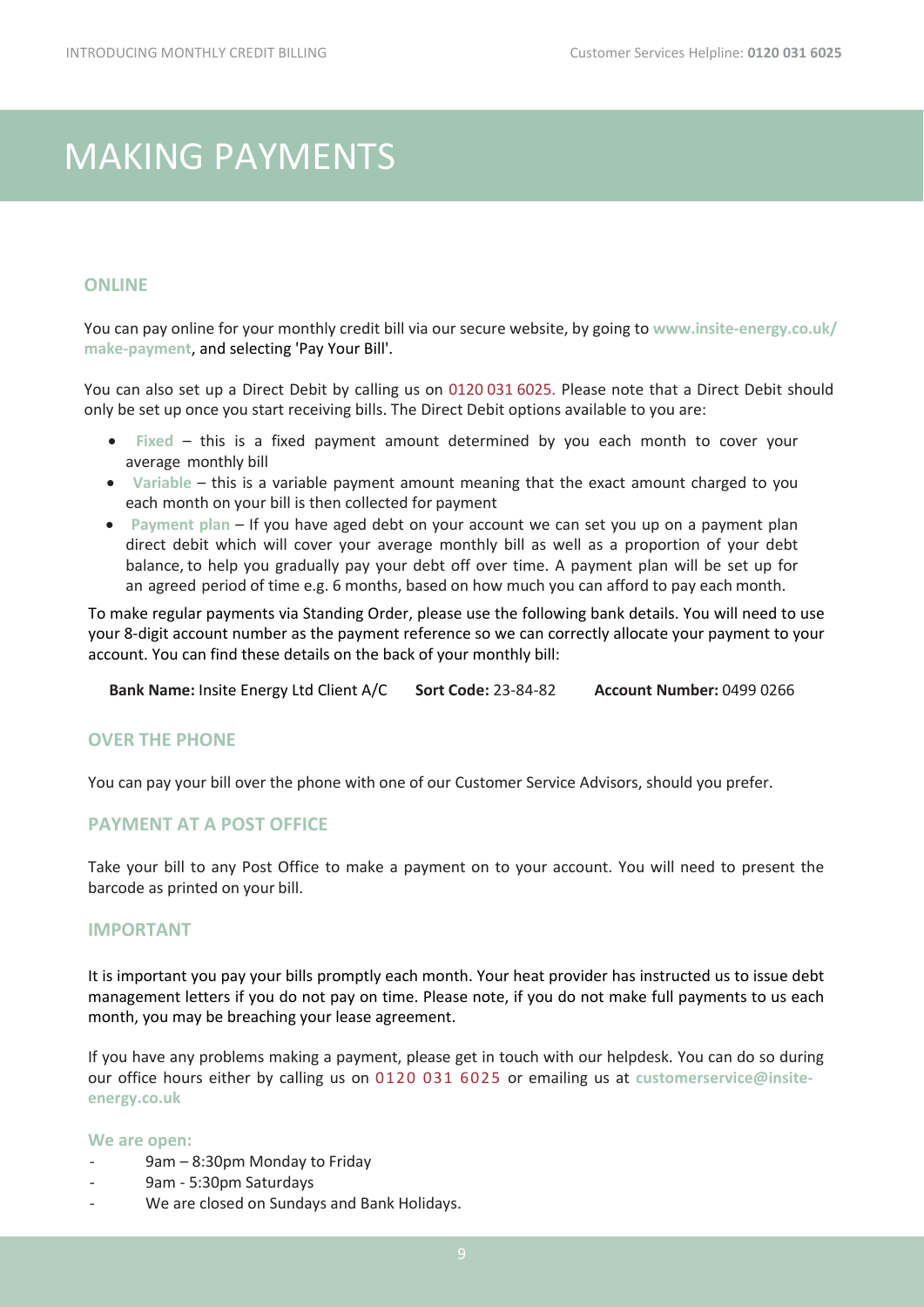# [FREQUENTLY ASKED QUESTIONS \(FAQs\)](#page-9-0)

<span id="page-9-0"></span>**You can find a comprehensive list of our FAQs on our website. We've selected a few common queries below:** 

#### **My heating and hot water is not working**

Before getting in touch with us, please check that:

- Your heating controls (i.e. radiator thermostats and programmer) are set correctly
- The heat meter and HIU are on and are undamaged
- You have electricity to your property

If the answer to all the above is 'yes' and you still have no heating and hot water, please contact our Customer Service team.

Please note, Insite Energy are not responsible for your energy supply, nor do we maintain the heating system at your development or in your property. Unfortunately, as a result and unless contracted, Insite Energy are unable to help you with the maintenance of the heating system within your property. For queries relating to your electricity and water supply, please contact your relevant suppliers.

#### **My Bill is too high – can you investigate and send me a new one?**

If your bill has an 'A' marked within the 'Heat Charges' section, it shows that an actual reading has been taken from your heat meter and sent to Insite Energy remotely.

If your bill is based on actual readings from your heat meter, they have given us a true report on your kWh consumption of energy - so we will unfortunately not be able to change it.

#### **I'm moving out. What do I need to do?**

It is important that you let us know exactly when you will be leaving your current address. If we do not receive an accurate move out date, your standing charges and energy usage may be miscalculated in your final bill.

To make sure you only pay for what you have used, it's important to give us an accurate final meter reading taken on the date you move out of your home. You will then receive your final bill and account closure confirmation letter from us in the post, or via email if you've registered for e-billing. If you do not provide a final meter reading, you may receive an inaccurate final bill from us or even become liable for standing charges until the next tenants movein.

It's easy to submit a final meter reading. You can take a note of the full meter reading and send it to us via our Moving Out form found on our website, or you can take a photo of your heat meter's screen and send it to us a[t residata@insite-energy.co.uk.](mailto:residata@insite-energy.co.uk) You will also need to complete and send us an End of Tenancy form, which can be downloaded on our website.

If we do not receive all the necessary information to close off your account, we may end up billing you in error. Your Heat provider or Landlord may even withhold your deposit or take legal action until all outstanding bills and debts are settled.